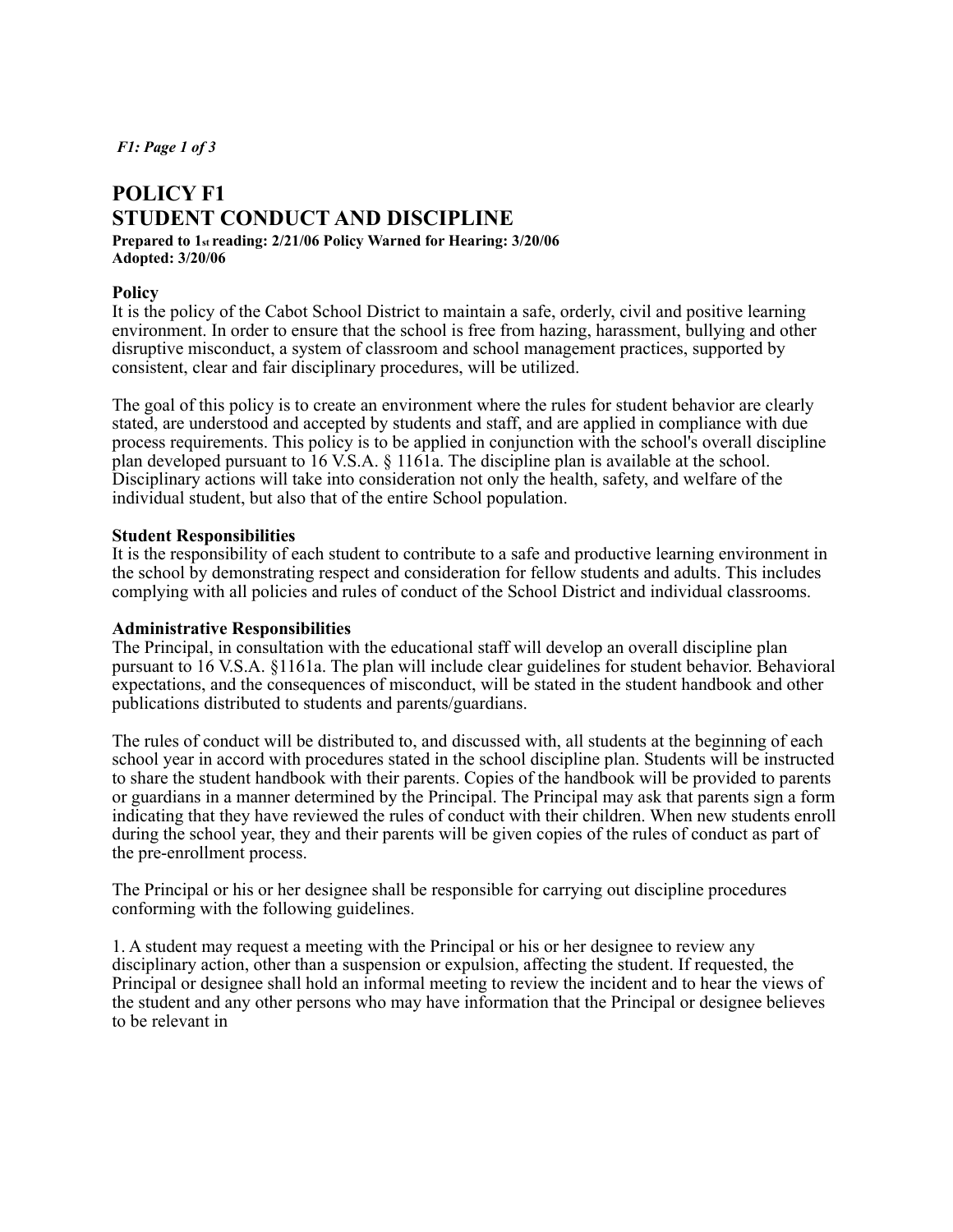# *F1: Page 2 of 3*

the circumstances. The Principal or designee shall issue a prompt decision to the student, which may be oral or written. Except as otherwise provided in this policy, the decision of the Principal will be final.

2. Suspension or expulsion of students shall be imposed in accordance with state and federal law and regulations, due process requirements, and the following rules and procedures:

A. The Principal or his or her designee may assign a student to in-school detention for up to 10 consecutive school days for any infraction of school rules. As provided in the school's overall discipline plan, students assigned to in-school detention will be provided with reasonable opportunities to complete academic assignments and to benefit from counseling or other activities designed to bring about improvements in their behavior.

B. A student who poses an immediate danger to persons or property or a significant threat of disrupting the academic process of the school shall be removed from the school or to a place within the school determined by the Principal, Superintendent or their designee to be sufficiently secure to ensure the safety of students and school personnel and the continuation of the academic process. The Superintendent or Principal or their designee shall notify a parent or guardian of a student who is removed from school without undue delay. If the parent, guardian or other responsible person designated as an emergency contact by the parent or guardian cannot be notified, the student will be detained at school or at another safe and secure setting for the remainder of the school day.

C. No student will be removed from school for more than the remainder of a school day unless the student and his or her parents are given an opportunity for an informal hearing pursuant to paragraph "D" of this policy. When immediate removal of a student is necessary prior to a hearing, the hearing shall be held as soon as possible following the removal.

D. The Superintendent or Principal may suspend a student from school for a period of 10 days or less for misconduct occurring on or off school grounds. Except as provided in paragraph "B" above, prior to such a suspension, the student and his or her parent or guardian shall be given an opportunity for an informal hearing with the Principal or his or her designee. The student and his or her parent or guardian must be given notice of the charges, an explanation of the evidence against the student, an opportunity for the student to tell his or her side of the story, and a decision in writing to the parent or guardian.

E. The Superintendent or Principal may, with the approval of the Board and in accordance with 16 V.S.A. §1162(a), impose a long-term suspension or expulsion of a student (for longer than ten days and up to 90 school days or the remainder of the school year, whichever is longer) for misconduct on school property, on a school bus or at a